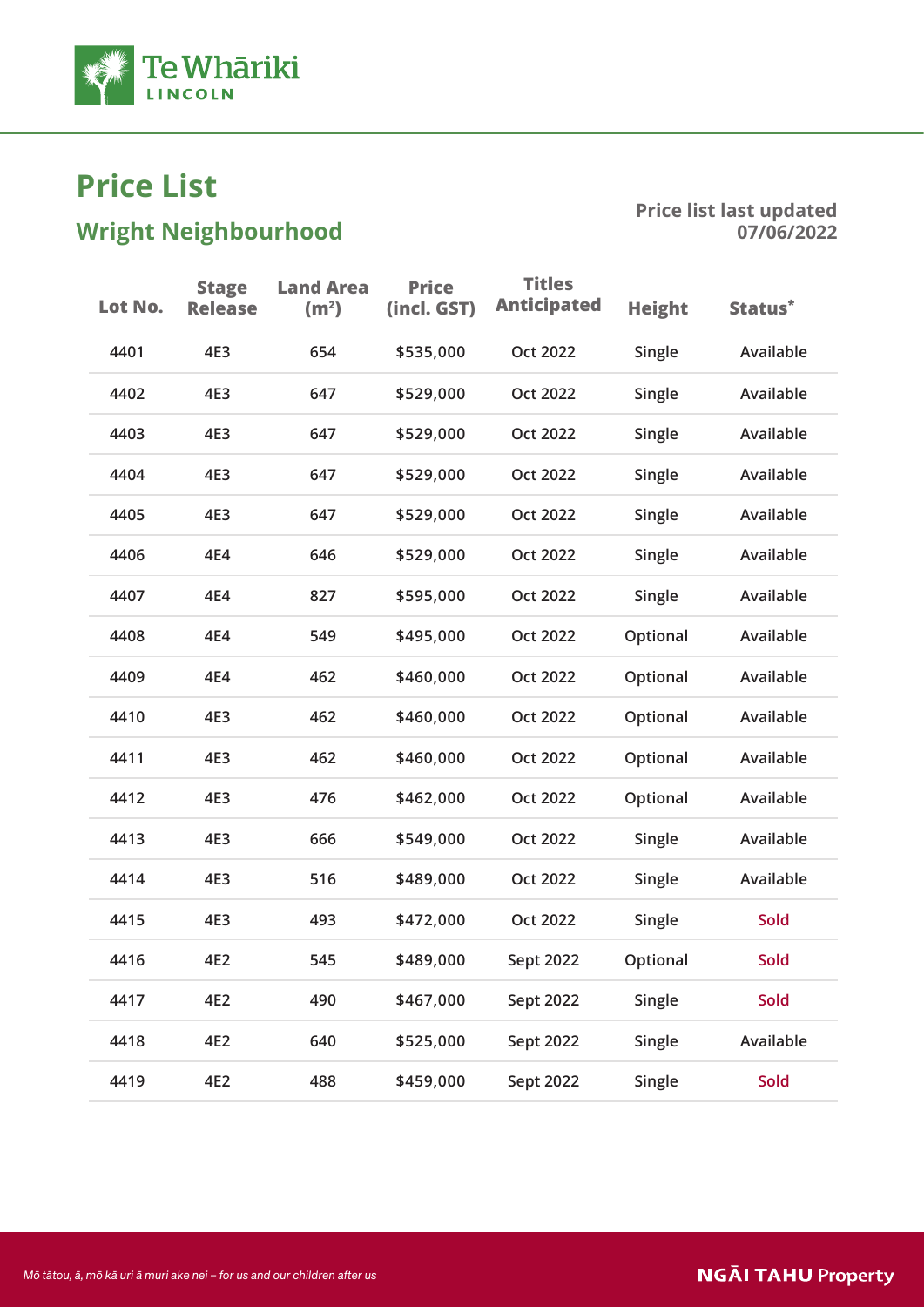

# $\frac{1}{2}$

| Lot No. | <b>Stage</b><br><b>Release</b> | <b>Land Area</b><br>(m <sup>2</sup> ) | <b>Price</b><br>(incl. GST) | <b>Titles</b><br><b>Anticipated</b> | <b>Height</b> | Status*   |
|---------|--------------------------------|---------------------------------------|-----------------------------|-------------------------------------|---------------|-----------|
| 4420    | 4E2                            | 488                                   | \$459,000                   | Sept 2022                           | Single        | Sold      |
| 4421    | 4E2                            | 488                                   | \$459,000                   | Sept 2022                           | Single        | Sold      |
| 4422    | 4E2                            | 488                                   | \$459,000                   | Sept 2022                           | Single        | Sold      |
| 4423    | 4E2                            | 488                                   | \$459,000                   | Sept 2022                           | Single        | Sold      |
| 4424    | 4E2                            | 451                                   | \$449,000                   | Sept 2022                           | Single        | Sold      |
| 4425    | 4E2                            | 479                                   | \$459,000                   | Sept 2022                           | Single        | Sold      |
| 4426    | 4E2                            | 478                                   | \$459,000                   | Sept 2022                           | Single        | Sold      |
| 4427    | 4E2                            | 478                                   | \$459,000                   | Sept 2022                           | Single        | Sold      |
| 4428    | 4E2                            | 449                                   | \$449,000                   | Sept 2022                           | Single        | Sold      |
| 4429    | 4E2                            | 708                                   | \$567,000                   | Sept 2022                           | Single        | Sold      |
| 4430    | 4E1                            | 507                                   | \$459,000                   | Sept 2022                           | Single        | Sold      |
| 4431    | 4E1                            | 695                                   | \$557,000                   | Sept 2022                           | Single        | Available |
| 4432    | 4E1                            | 591                                   | \$509,000                   | Sept 2022                           | Single        | Sold      |
| 4433    | 4E1                            | 450                                   | \$449,000                   | Sept 2022                           | Single        | Sold      |
| 4434    | 4E1                            | 668                                   | \$549,000                   | Sept 2022                           | Single        | Available |
| 4435    | 4E1                            | 557                                   | \$498,000                   | Sept 2022                           | Single        | Sold      |
| 4436    | 4E1                            | 557                                   | \$498,000                   | Sept 2022                           | Single        | Sold      |
| 4437    | 4E1                            | 471                                   | \$463,000                   | Sept 2022                           | Single        | Sold      |
| 4438    | 4E1                            | 743                                   | \$589,000                   | Sept 2022                           | Single        | Available |
|         |                                |                                       |                             |                                     |               |           |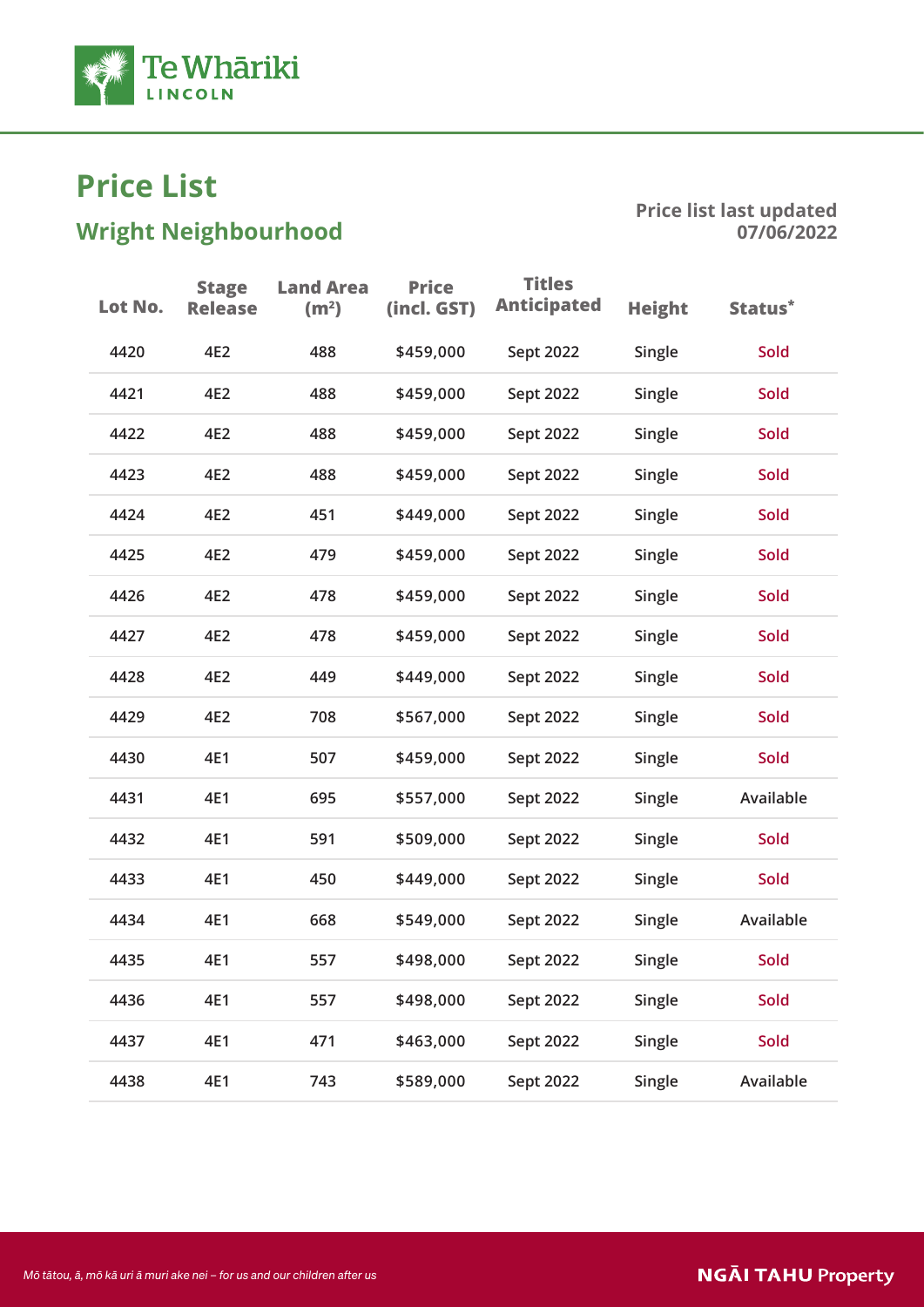

# $\frac{1}{2}$

| Lot No. | <b>Stage</b><br><b>Release</b> | <b>Land Area</b><br>(m <sup>2</sup> ) | <b>Price</b><br>(incl. GST) | <b>Titles</b><br><b>Anticipated</b> | <b>Height</b> | Status <sup>*</sup> |
|---------|--------------------------------|---------------------------------------|-----------------------------|-------------------------------------|---------------|---------------------|
| 4439    | 4E1                            | 816                                   | \$609,000                   | Sept 2022                           | Single        | Sold                |
| 4440    | 4E1                            | 784                                   | \$599,000                   | Sept 2022                           | Single        | Sold                |
| 4441    | 4E1                            | 680                                   | \$579,000                   | Sept 2022                           | Single        | Available           |
| 4442    | 4E1                            | 582                                   | \$515,000                   | Sept 2022                           | Single        | Sold                |
| 4443    | 4E1                            | 631                                   | \$529,000                   | Sept 2022                           | Single        | Sold                |
| 4444    | 4E1                            | 708                                   | \$549,000                   | Sept 2022                           | Single        | Available           |
| 4445    | 4E1                            | 734                                   | \$569,000                   | Sept 2022                           | Single        | Available           |
| 4446    | 4E1                            | 456                                   | \$449,000                   | Sept 2022                           | Single        | <b>Sold</b>         |
| 4447    | 4E1                            | 545                                   | \$495,000                   | Sept 2022                           | Single        | <b>On Hold</b>      |
| 4448    | 4E4                            | 857                                   | \$585,000                   | <b>Oct 2022</b>                     | Single        | Available           |
| 4449    | 4E4                            | 742                                   | \$569,000                   | <b>Oct 2022</b>                     | Single        | Available           |
| 4450    | 4E4                            | 623                                   | \$519,000                   | <b>Oct 2022</b>                     | Single        | <b>On Hold</b>      |
| 4451    | 4E4                            | 624                                   | \$519,000                   | <b>Oct 2022</b>                     | Single        | Available           |
| 4452    | 4E4                            | 624                                   | \$519,000                   | <b>Oct 2022</b>                     | Single        | Available           |
| 4453    | 4E4                            | 624                                   | \$519,000                   | Oct 2022                            | Single        | Available           |
| 4454    | 4E4                            | 624                                   | \$519,000                   | <b>Oct 2022</b>                     | Single        | Available           |
| 4455    | 4E4                            | 926                                   | \$615,000                   | <b>Oct 2022</b>                     | Single        | Available           |
| 4456    | 4E4                            | 876                                   | \$599,000                   | <b>Oct 2022</b>                     | Single        | Available           |
| 4457    | 4E4                            | 849                                   | \$589,000                   | <b>Oct 2022</b>                     | Single        | Available           |
|         |                                |                                       |                             |                                     |               |                     |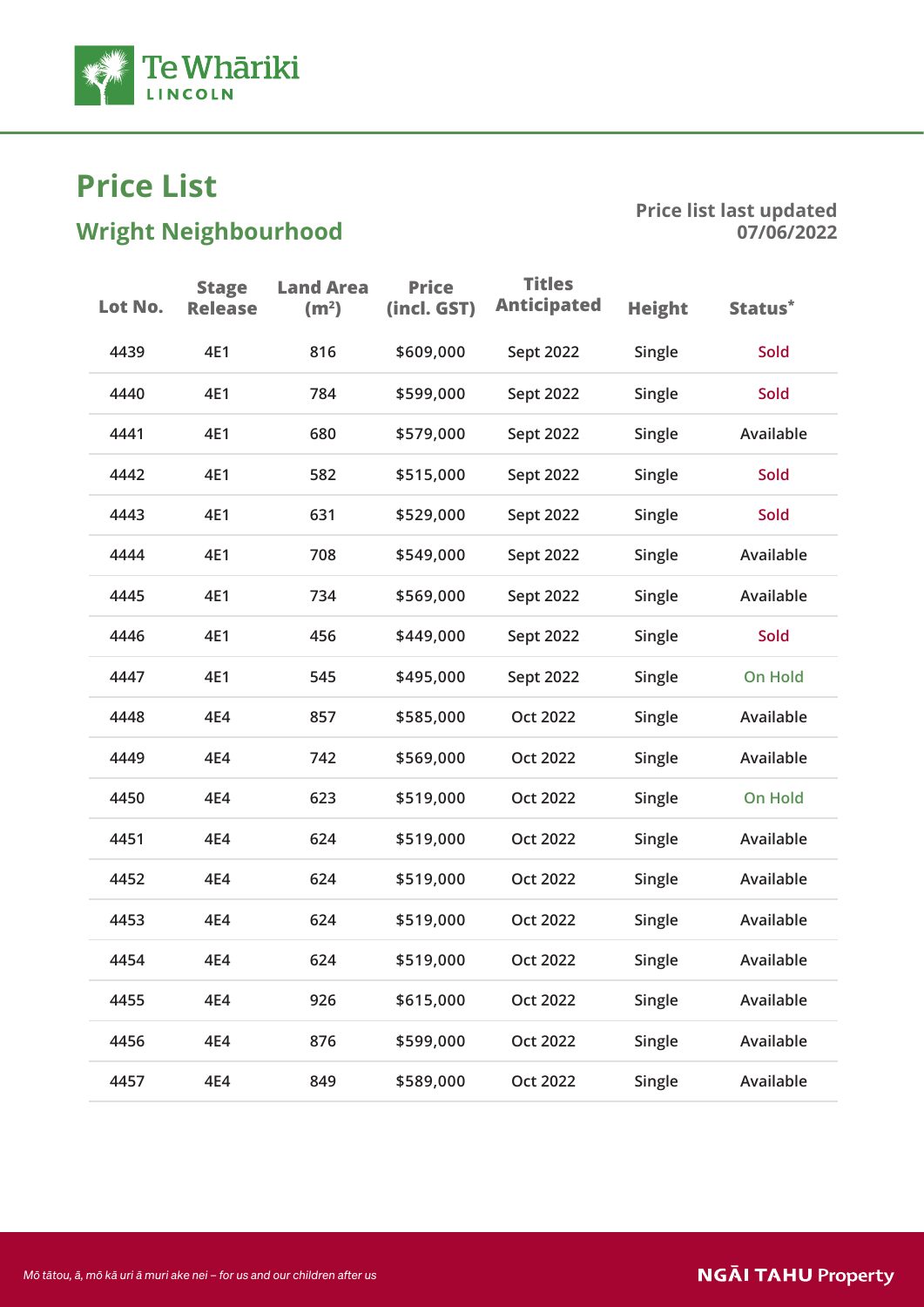

# $\frac{1}{2}$

| Lot No. | <b>Stage</b><br><b>Release</b> | <b>Land Area</b><br>(m <sup>2</sup> ) | <b>Price</b><br>(incl. GST) | <b>Titles</b><br><b>Anticipated</b> | <b>Height</b> | Status <sup>*</sup>   |
|---------|--------------------------------|---------------------------------------|-----------------------------|-------------------------------------|---------------|-----------------------|
| 4458    | 4E4                            | 488                                   | \$459,000                   | <b>Oct 2022</b>                     | Single        | Available             |
| 4459    | 4E4                            | 450                                   | \$449,000                   | <b>Oct 2022</b>                     | Single        | <b>Sold</b>           |
| 4460    | 4E4                            | 450                                   | \$449,000                   | <b>Oct 2022</b>                     | Single        | Available             |
| 4461    | 4E4                            | 453                                   | \$444,000                   | <b>Oct 2022</b>                     | Single        | Available             |
| 4462    | 4E2                            | 703                                   | \$563,000                   | Sept 2022                           | Optional      | <b>Sold</b>           |
| 4463    | 4E2                            | 693                                   | \$570,000                   | Sept 2022                           | Single        | <b>Sold</b>           |
| 4464    | 4E2                            | 708                                   | \$567,000                   | Sept 2022                           | Single        | <b>Sold</b>           |
| 4465    | 4E2                            | 496                                   | \$465,000                   | Sept 2022                           | Single        | <b>Sold</b>           |
| 4466    | 4E2                            | 593                                   | \$520,000                   | Sept 2022                           | Single        | Sold                  |
| 4467    | 4E2                            | 698                                   | \$563,000                   | Sept 2022                           | Single        | Available             |
| 4468    | 4E3                            | 460                                   | \$460,000                   | <b>Oct 2022</b>                     | Single        | <b>Under Contract</b> |
| 4469    | 4E3                            | 517                                   | \$460,000                   | <b>Oct 2022</b>                     | Single        | Available             |
| 4470    | 4E3                            | 476                                   | \$460,000                   | <b>Oct 2022</b>                     | Single        | Available             |
| 4471    | 4E3                            | 483                                   | \$467,000                   | <b>Oct 2022</b>                     | Single        | Sold                  |